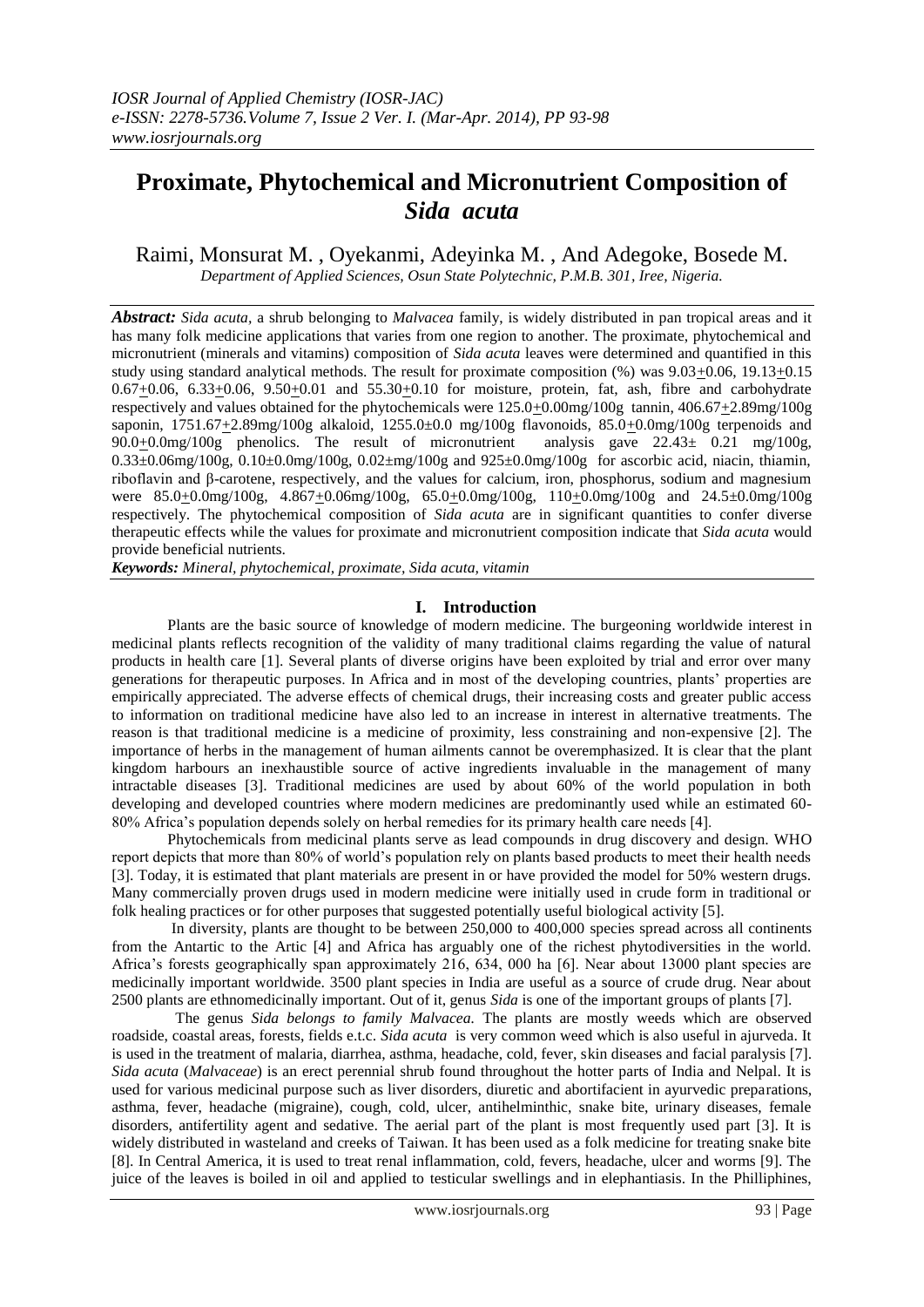leaves are employed for making poultices for sores [10]. *Sida acuta* (*Malvaceae*) is an erect, branched small perennial herb or small herb growing abundantly in Nigeria. It is commonly known as wire weed because of the resilience of the plant. In the southern part of Nigeria, the plant is used to hasten delivery, treat malaria, jaundice and as anti-inflammatory and hypoglycemic agent [11]. Increased awareness of the significance of medicinal plants and nutrition to the health of individuals and communities has necessitated the need for knowledge of the food nutrients and phytochemicals presents in the various parts of different plants. The phytochemicals contained in the plants are largely responsible for the definite physiological activity they exert on human body and their nutritional value is determined by the food nutrient they contain [12].

 The proximate, phytochemical and micronutrient (vitamin and mineral) composition of *Sida acuta* leaves were investigated in this study.

#### **Materials**

# **II. Materials And Methods**

*Sida acuta* plant were obtained from the campus ground of Osun State Polytechnic, Iree, Nigeria. The leaves were plucked off the plant stem, cleaned under running tap water and air dried for two weeks. The dried leaves were ground into a powder (40 mesh size) and kept in airtight containers under dry conditions prior to analysis.

#### **Methods**

Proximate analysis of moisture, protein, fat, crude fiber and carbohydrate contents were carried out according to the procedures of Association of Official Analytical Chemist (A.O.A.C.) [13]. Phytochemical screening for tannins, saponins, alkaloids, flavonoids, terpenoids and phenolics were as described by Sofowora, [14]. Procedures according to Marcano and Hasegawa [15] were employed for quantification of tannins, saponins, alkaloid, flavonoids, terpenoids and phenolics composition. Micronutrient composition analysis for vitamin (ascorbic acid, niacin, riboflavin and β-Carotene) composition were determined according to the methods described by Okwu and Josiah, [16] while mineral (calcium, iron, phosphorus, sodium and magnesium) composition analyses were determined according to the methods described by Gafar *et al*., [17]. All analyses were done in triplicate and reagents used were of analytical grade. Result values of different parameters were expressed as the mean value ± standard deviation.

## **III. Results**

The results obtained in this study for proximate composition, qualitative tests for phytochemicals and phytochemical composition are as shown in Tables 1, 2 and 3 respectively while Tables 4 and 5 present the values obtained for micronutrient analysis for vitamins and minerals composition respectively.

| <b>Parameter</b> | Composition (%)  |  |
|------------------|------------------|--|
| Moisture content | $9.03 + 0.06$    |  |
| Protein          | $19.13 + 0.15$   |  |
| Fat              | $0.67 + 0.06$    |  |
| Ash              | $6.33 + 0.06$    |  |
| Fibre            | $9.50 + 0.10$    |  |
| Carbohydrate     | $55.30 \pm 0.10$ |  |

**Table 1: Proximate composition of** *Sida acuta*

Values are mean of triplicate determinations  $\pm$  standard deviation (S.D)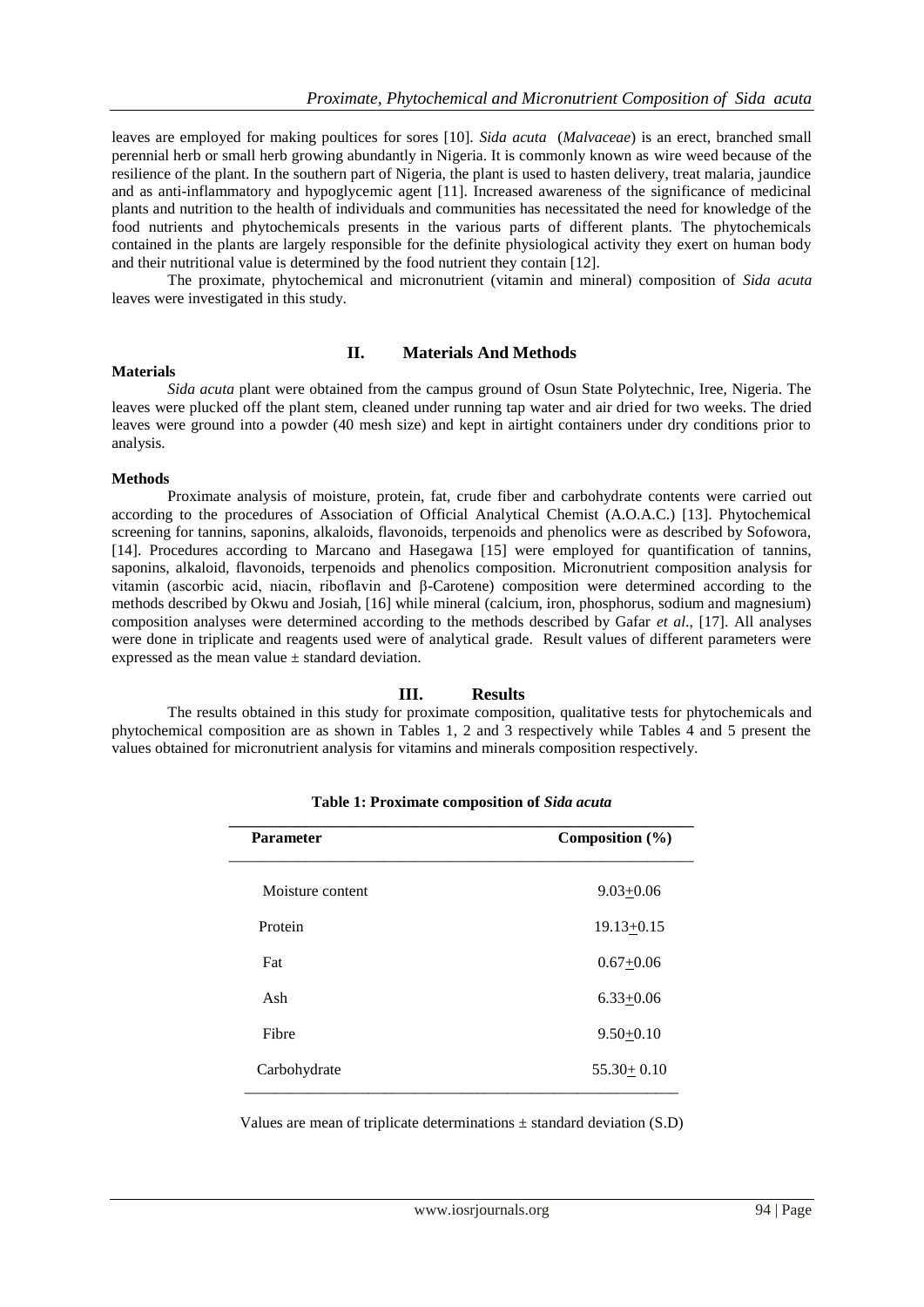| Phytochemical    | <b>Status</b> |
|------------------|---------------|
| <b>Tannins</b>   | $+++$         |
| Saponins         | $++$          |
| Alkaloids        | $++$          |
| Flavonoids       | $+ +$         |
| Terpenoids       | $+ +$         |
| <b>Phenolics</b> | $+++$         |

# **Table 2: Qualitative Test for Phytochemicals in** *Sida acuta* **\_\_\_\_\_\_\_\_\_\_\_\_\_\_\_\_\_\_\_\_\_\_\_\_\_\_\_\_\_\_\_\_\_\_\_\_\_\_\_\_\_\_\_\_\_\_\_\_\_\_\_\_\_\_\_\_\_\_\_\_**

 $+++$  = Highly present;  $++$  = Moderately present

| Table 3: Phytochemical composition of Sida acuta |
|--------------------------------------------------|
|                                                  |

| <b>Phytochemical</b> | Composition (mg/100g) |
|----------------------|-----------------------|
| <b>Tannins</b>       | $125.00+0.00$         |
| Saponins             | $406.67 + 2.89$       |
| Alkaloids            | $1751.67 + 2.89$      |
| <b>Flavonoids</b>    | $1255.00 + 0.00$      |
| Terpenoids           | $85.00 + 0.00$        |
| <b>Phenolics</b>     | $90.00 + 0.00$        |

Values are mean of triplicate determinations  $\pm$  standard deviation (S.D)

|  | Table 4: Vitamin composition of Sida acuta |  |  |
|--|--------------------------------------------|--|--|
|  |                                            |  |  |

| Vitamin           | <b>Composition</b>        |  |
|-------------------|---------------------------|--|
| Ascorbic acid     | $22.43+0.21$ (mg/100g)    |  |
| Niacin            | $0.33+0.06$ (mg/100g)     |  |
| Thiamin           | $0.10+0.00$ (mg/100g)     |  |
| Riboflavin        | $0.02 \pm 0.01$ (mg/100g) |  |
| <b>B-Carotene</b> | $925+0.02(\mu g/100g)$    |  |

Values are mean of triplicate determinations ± standard deviation (S.D)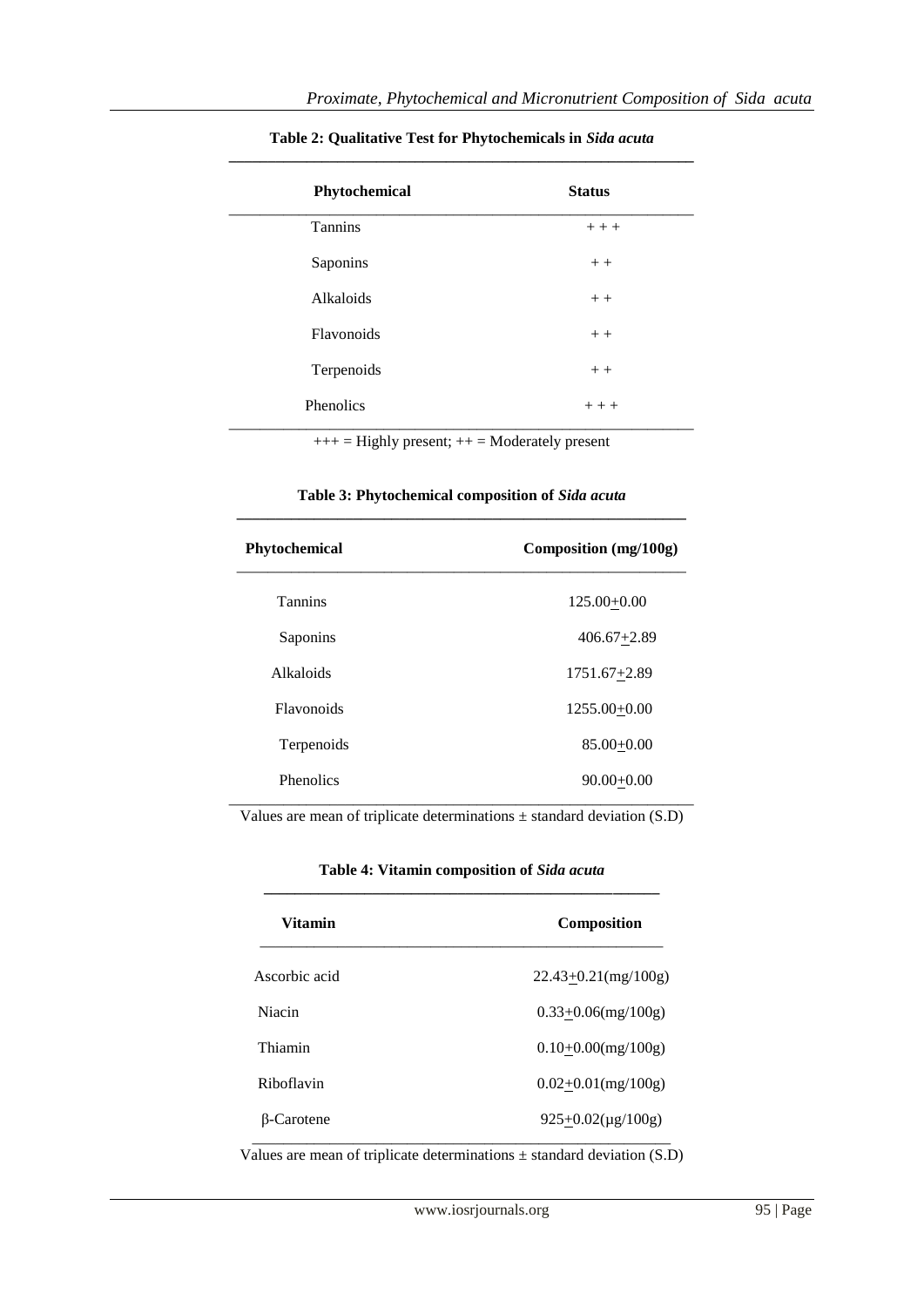| <b>Mineral</b> | Composition (mg/100mg) |
|----------------|------------------------|
| Calcium        | $85.0 + 0.00$          |
| <b>Iron</b>    | $4.87 + 0.06$          |
| Phosphorus     | $65.0 + 0.00$          |
| Sodium         | $110.0 + 0.00$         |
| Magnesium      | $24.5 + 0.00$          |

**Table 5: Mineral composition of** *Sida acuta*

Values are mean of triplicate determinations  $\pm$  standard deviation (S.D)

# **IV. Discussion**

The moisture content value of 9.03% obtained for *Sida acuta* leaves in this study (Table 1) is low and it suggests that the leaves can be kept for a relatively long time. The moisture content of any food can be used as a measure of its keeping quality [18]. This value is lower than those of *Combretum zenkeri* (11.325%) [18], and *Hymenocardia ulmoides* (67.20%) and *Vitex ferruginea* (55.41%) [19], higher than those reported for *Piliostigma thonningii* (4.6%) [12], *Tylophora glauca* (7.11%) [5], and similar to those of Moringa (*M*. *Oleifera*) (9.533%) [20 ].

 A protein content value of 19.13% obtained for *Sida acuta* is in multiples of values earlier reported for Cabbage (1.21g/100g), Lettuce (1.62g/100g), Celery leaves (3.46g/100g) and leaf parsley (2.97g/100g) [21], *Aloe barbadensis* (4.73%) [4] and *Aloe vera* leaves (6.86%) [1]. The values reported for *C. zenkeri, Amaranthus asper, I. glauca* and Moringa were 20.5398% [18], 11.13% [23], 20.03% [5] and 30.29% [20]. Thus, *S. acuta* can be termed protein rich and may serve a source of dietary protein supplementation, a nutritional significance.

 A percentage fat composition of 0.67% characterize *S. acuta* as a low fat source. Earlier studies have reported 0.27%, 2.27%, 2.91%, 3.68%, 4.0% and 6.5% fat composition for leaves of *A. barbadensis* [4], *C. zenkeri* [18], *A. vera* [1], *Momordica charantia* [22], *A. asper* [23] and Moringa [20] respectively.

 An ash content value of 6.33% was obtained in this study. 0.1386%, 2.36%, 7.64% 15.42% and 18.5% ash content values were reported in earlier studies for leaves of *C*. z*enkeri* [18], *A. barbandensis* [4], Moringa [20] (Moyo *et al.,* 2011), *M. charantia* [22] and *A. asper* [23] respectively.

 Its fibre content is 9.50%. Adequate intake of dietary fibre can lower the serum cholesterol level, risk of coronary heart disease, hypertension, constipation, diabetes, colon and breast cancer [23]. The fibre content values reported for leaves of *Saba florida* [24], *M. chanrantia* [22], and *Acalypha hispida, Acalypha racemosa*  and *Acalypha marginata* [25] were 4.3%, 3.31% and 10.25%, 7.20% and 11.50% respectively.

 *S. acuta* is a very good source of carbohydrate given a percentage composition of 55.30% (Table 1). Carbohydrate provides energy to cells in the body particularly the brain, the only carbohydrate dependent organ on the body [18]. The leaves of *Piper umbellatum* and *Peperomia pellucida, Commelian africana and Ageratum conyzoides, P. thonningii and, H. ulmoides and V. ferruginea* were reported to have carbohydrate content values of 38% and 42% [26], 34.35% and 33.37% [2], 65.28% [12] and, 8.57% and 4.53% [19] respectively.

The results of phytochemical (qualitative and quantitative) constitution of *S. acuta* leaves are as shown in Tables 2 and 3. Phytochemicals are secondary metabolites of plants known to exhibit diverse pharmacological and biochemical effects on living organisms. The phytochemicals, tannins, saponins, alkaloids, flavonoids, terpenes and phenolics were found to be present in *S. acuta* leaves and are in amounts to be of medicinal value. Many plants containing alkaloids and flavonoids have diuretic, antispasmodic, anti inflammatory and analgestic effects [18]. Alkaloids are capable of reducing headache associated with hypertension. It has been reported that alkaloids can be used in the management of cold, fever and chronic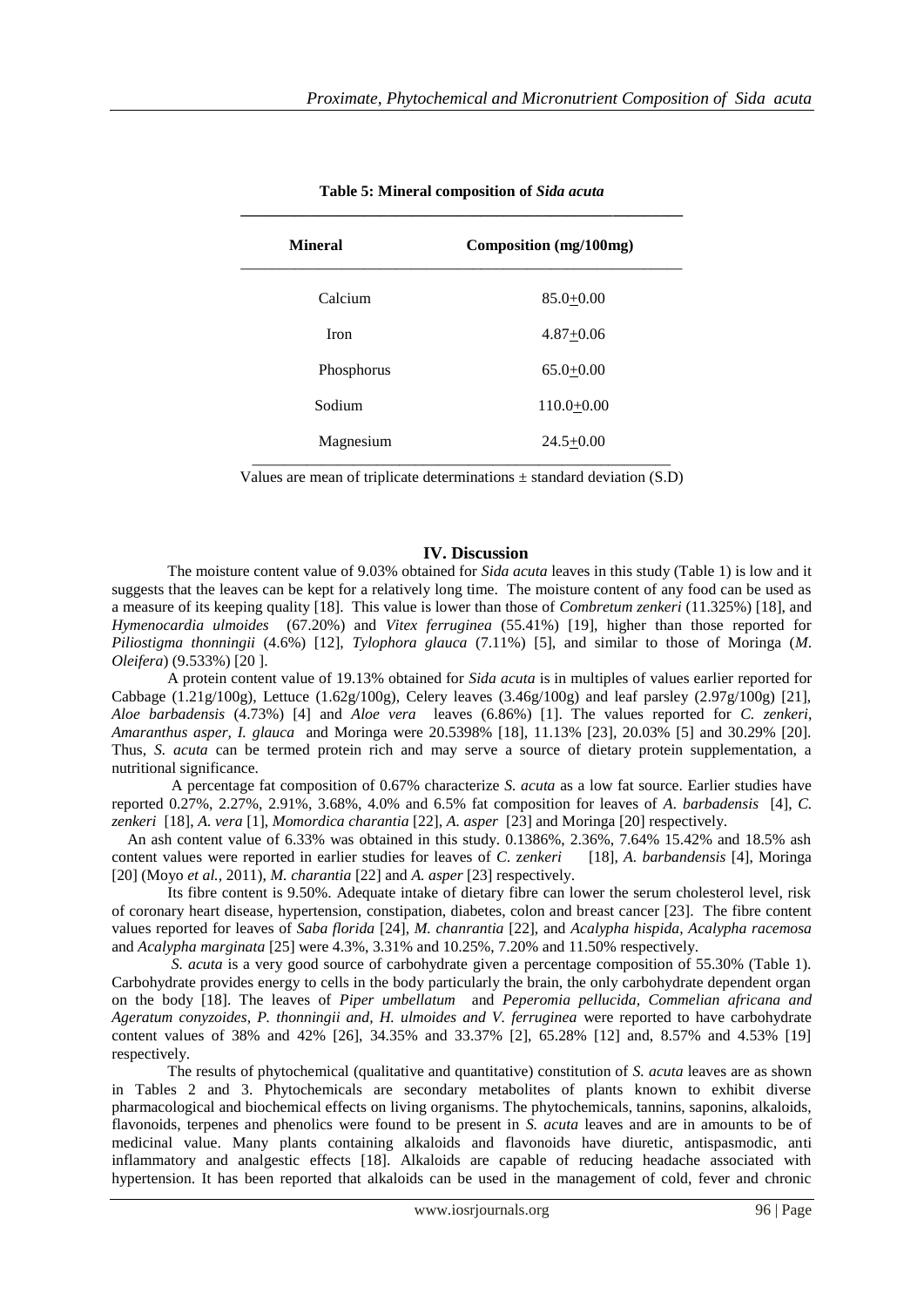catarrh. Flavonoids are known for their antioxidant activity and hence they help to protect the body against cancer and other degenerative diseases [26]. Flavonoids have been shown to have antibacterial, antinflammatory, antiallergic, antimutagenic, antiviral, antineoplastic, antithrombotic and vasodilatory activity [25].

 Tannins are known to exhibit antiviral, antibacterial and antitumor activities. It was also reported that certain tannins are able to inhibit HIV replication selectively and is also used as diuretic [12]. Tannins are well known for their antioxidant and antimicrobial properties as well as for soothing relief, skin regeneration, as anti inflammatory and diuresis. Saponins are expectants, cough depressants and adminstered for hemolytic activities [26].

 In medicine, saponin is used as hypercholesterolemia, hyperglycaemia, antioxidant, anticancer, anti inflammatory and weight loss. It has also been reported to have antifungal properties [12]. Saponins exhibit cytotoxic effect and growth inhibition against a variety of all making them have antinflammatory and anticancer properties [25].

 Terpenes are very important group of organic compounds that have been reported as potent drugs used in treatment of wide range of ailments. The most rapidly acting anti malarial Artemisin and its derivates are terpenes [12]. Phenols also found present in plant sources are major group of compounds acting as primary antioxidant or free radical scavenger [4]. The efficacy of the utilization of *S. acuta* leaves in herbal/ traditional/ folklore medicine may be attributed to its phytochemical profile.

The leaves of *S. acuta* possess significant quantities of fat soluble vitamin A precursor, β-Carotene and water soluble vitamins - ascorbic acid, niacin, thiamin and riboflavin as presented in Table 3. Vitamins are a diverse group of organic molecules required in very small quantities in the diet for health, growth and survival. The absence of vitamin from the diet or an inadequate intake results in characteristics deficiency signs and ultimately death [22].

 Vitamin A is a component of the visual pigments in the retina, regulates gene expression and cell differentiation. The deficiency may lead to night blindness, xeropthlamia, keratinization of skin [22].Vitamin C maintains blood vessel flexibility and improves arteries circulation in the arteries of smokers. The most important benefit claimed for vitamins A and C is their role as antioxidants in which they scavenge oxygen free. These chemically active particles are byproducts of many of body's normal chemical processes. Their numbers are increased by environmental assaults such as smoking, chemicals, toxins and stress [18]. Vitamins C helps the body to absorb iron and to breakdown histamine, the inflammatory components of many allergic reactions [27].

 Deficiencies of the energy releasing vitamins (thiamin, niacin, riboflavin) produce a number of overlapping symptoms. A deficiency of niacin causes pellagra in man and is characterized by 3D's namely dermatitis of the exposed parts, diarrhea and dementia [28]. Symptoms of thiamin deficiencies depends on the severity – mild deficiency; loss of apetite, fatigue, constipation, moderately severe deficiency; mental confusion, opthalmoplegia, and severe thiamin deficiency; dry and wet beriberi [29]. Riboflavin (Vitamin B<sub>2)</sub> is synthesized by all green plants, most bacteria, yeast and moulds. Animals have so far not been shown to synthesize riboflavin. Persons deficient in vitamin  $B_2$  show cheilosis, glossitis, keratitis, corneal vascularization and seborrheic dermatitis [28].

Mineral (85.0±0.0mg/10mg calcium, 4.87±0.06mg/100g iron, 65.0±0.0mg/100g phosphorous, 110±0.0mg/100g sodium and 24.5±0.0mg/100g magnesium) composition of *S. acuta* are as presented in Table 4. Calcium is an essential nutrient required for critical biological functions such as nerve functions, blood coagulation, structural supporting of the skeleton, cell adhesiveness mitosis and muscle contracts. It is partly responsible for solidity as well as movement of the body. Calcium aids digestion and promote good growth and vigor by helping to regulate metabolism [27]. Phosphorus has been reported to be good for bones and teeth formation. It contributes to energy production by participating in the breakdown of carbohydrates, protein and fats. It is needed for growth, maintenance and repair of tissues and cells and for the production of DNA and RNA [5].

 Iron is a necessary component of hemoglobin and myoglobin for oxygen transport and cellular processes of growth and division. Iron is also an essential trace element for normal functioning of the central nervous system and in oxidation of carbohydrates, proteins and fats [20]. Sodium is an important mineral in the body fluid and in the maintenance of electric potential in the body tissue. Magnesium plays essential role in calcium metabolism in bones and also involve in prevention of circulatory diseases. It helps in regulating blood pressure and insulin releases [30]. Magnesium is necessary for major biological processes, including the production of cellular energy and the synthesis of nucleic acids and proteins [5]. The composition of calcium, iron, phosphorous, sodium and magnesium in *S. acuta* leaves as obtained in this study indicates that nutritional benefits would be derived in addition to utilisation of *S. acuta* leaves for medicinal purposes.